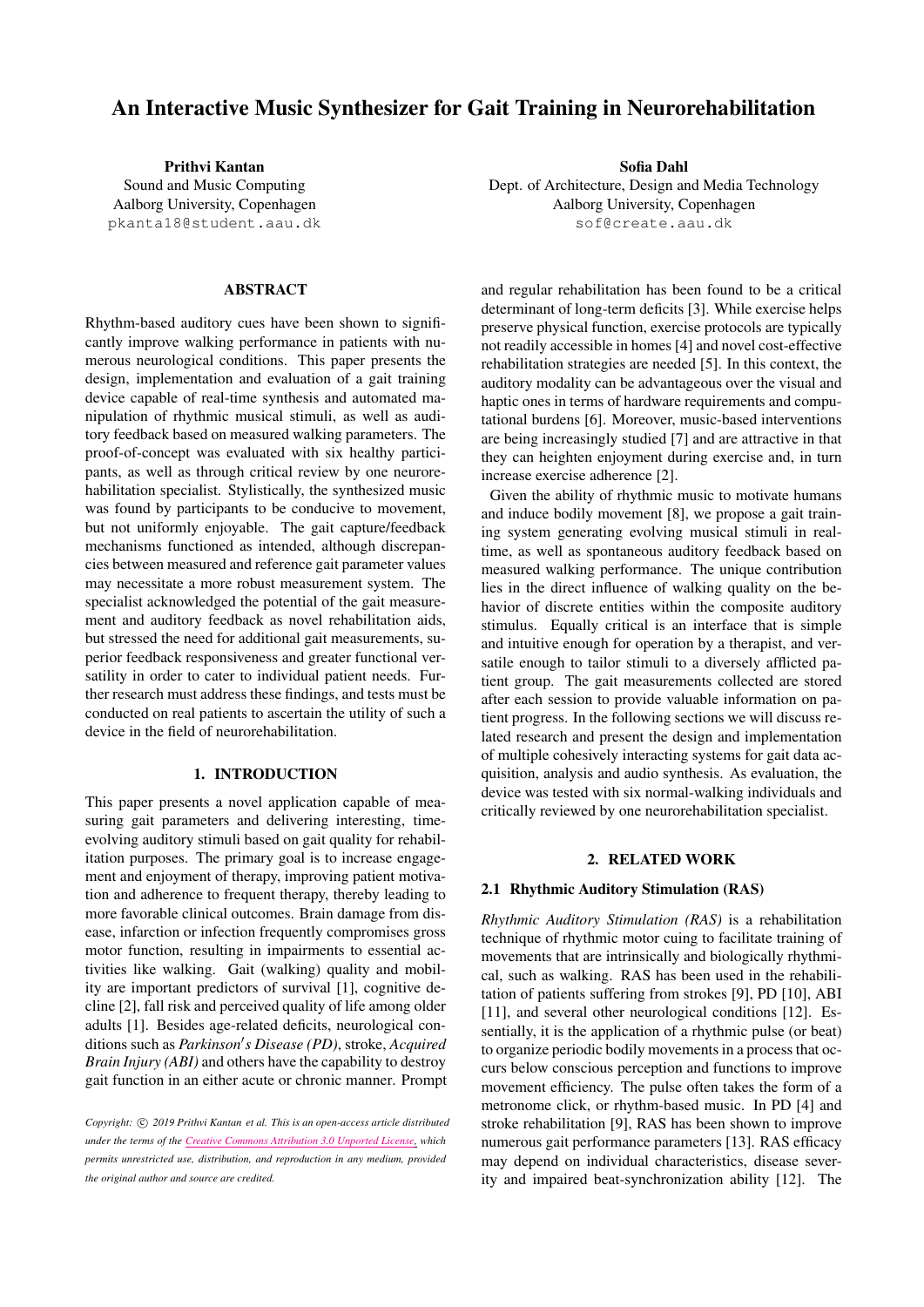beneficial effects of RAS reverse themselves over time if therapy is not adhered to [\[13\]](#page-7-12). Different individuals have different preferred movement tempi in general [\[2,](#page-7-1) [7\]](#page-7-6) and the degree of entrainment drops significantly if the cuing tempo is over 2.5% greater or 3% less than the preferred tempo [\[14\]](#page-7-13). The daily administration duration of RAS is 10-30 mins, once or twice. The frequency of administration depends largely on patient endurance. A tempo increase of 5% is attainable without compromising normal walking patterns.

# 2.2 Movement Sonification

Sonification may be defined as the transfer of data and data relationships into non-speech audio for communication and interpretation [\[15\]](#page-7-14). In the rehabilitation context, the main advantage of sonification is its ability to enhance self-awareness of physiological processes and physical motion. Sonification makes it possible to be cognizant of, and control motor performance output parameters that efface themselves from conscious experience in most be-havior [\[14\]](#page-7-13). The goal of a sonification-based system is to make distinct performance parameters explicit in corresponding auditory biofeedback systems. The 3Mo model proposed by Maes et. al. [\[14\]](#page-7-13) suggests the use of musical biofeedback due to the potential that music has, to *motivate* physical activity, *monitor* physiological processes and *modify* these processes. A good example of this is the robotics-based system developed by Zanotto et. al [\[16\]](#page-7-15) in which hip and knee angles during gait were sonified in real-time using formant synthesis. Previous studies have demonstrated that music listening can activate the human reward system. In line with the idea of reward-based reinforcement learning, Maes et. al. argue that pleasant and rewarding states promoted by music may function as an attractive force of motor behavior. Reward and punishment are hence considered constraints, guiding motor behavior to specific goals [\[14\]](#page-7-13). Optimal sonification strategies associate *wanted* motor behaviors to *pleasant* auditory states and vice versa. Musical expressiveness, novelty and surprise, along with tension and uncertainty are important elements for the sustainment of reward responses [\[14\]](#page-7-13). Auditory feedback may be successfully used in the rehabilitation context because it can be perceived without requiring patients to pay attention to a screen, and can be processed with relatively little cognitive effort [\[6\]](#page-7-5).

#### 2.3 Measures of Gait Performance

Human gait involves alternating sequences in which the body is supported first by one limb, which is contacting the ground, and then by the other [\[17\]](#page-7-16). For each limb, the period of support is referred to as the *stance phase*, and that of non-support is the *swing phase*. These events are separated by the instants at which the foot contacts and leaves the ground, and gait cycles are usually defined relative to these instants. A more comprehensive overview of the subject is presented in [\[18\]](#page-7-17). One approach to gait measurement involves a broad structural group of parameters that captures both spatiotemporal and dynamic characteristics. Lord et. al. [\[19\]](#page-7-18) describe a 5-domain conceptual model. They identified 16 core variables explaining 84.6% of the variance between controls and 121 PD patients, which inform the measurement mechanisms of our application. Currently, only temporal parameters are considered, namely *step time, stance time and swing time*, as well as their *temporal variability and asymmetry*.

#### 2.4 Applications for RAS-based gait rehabilitation

In recent years, some technological applications targeting gait rehabilitation based on RAS principles have been developed. The IM Gait Mate is a therapy modality to assess and treat motor planning, sequencing, coordination and balance [\[20\]](#page-7-19). The device targets patients suffering from PD, spinal cord injury, ABI and other related conditions. Wireless insoles are inserted in the patient's shoes to detect heel-strikes. The patient hears a beat through wireless headphones or speakers and is asked to match their *cadence (steps per minute)* to the tempo provided. Realtime speech-based audio feedback is provided related to step rate, dictated by how closely the cadence matches the auditory stimulus. A slightly different approach is used in D-Jogger, an interactive music player that aligns recorded music to the user's gait [\[21,](#page-7-20) [22\]](#page-7-21). Rather than asking the user to match their cadence to the music, D-Jogger adjusts the tempo of the music so that each beat coincides with a footfall. User cadence is determined in real-time using sensors, and the system automatically selects a song with similar tempo and continuously adjusts it to match cadence in an imperceptible fashion. If the user cadence changes markedly, the system switches to a different song.

The D-Jogger and similar systems are advantageous in situations where spontaneous gait synchronization does not occur [\[22\]](#page-7-21), and can be categorized as *closed-loop* where the stimulus tempo adjusts itself to the user's cadence [\[12\]](#page-7-11). Conversely the IM Gait Mate would be an *open-loop* system. For both IM Gait Mate and D-Jogger the level of interaction between the user and the stimulus itself is quite limited, given the pre-recorded nature of the stimuli. Furthermore, only cadence is measured, limiting their ability to capture finer-grained gait impairments. We argue that the dynamic generation of evolving rhythmic music based on several dimensions of gait quality would be more motivating for rehabilitation, and versatile enough for useful administration to multiple patient groups.

# 3. DESIGN AND IMPLEMENTATION

<span id="page-1-0"></span>

Figure 1. Block diagram displaying the overall system with its subsystems.

The design of the application is informed by prior re-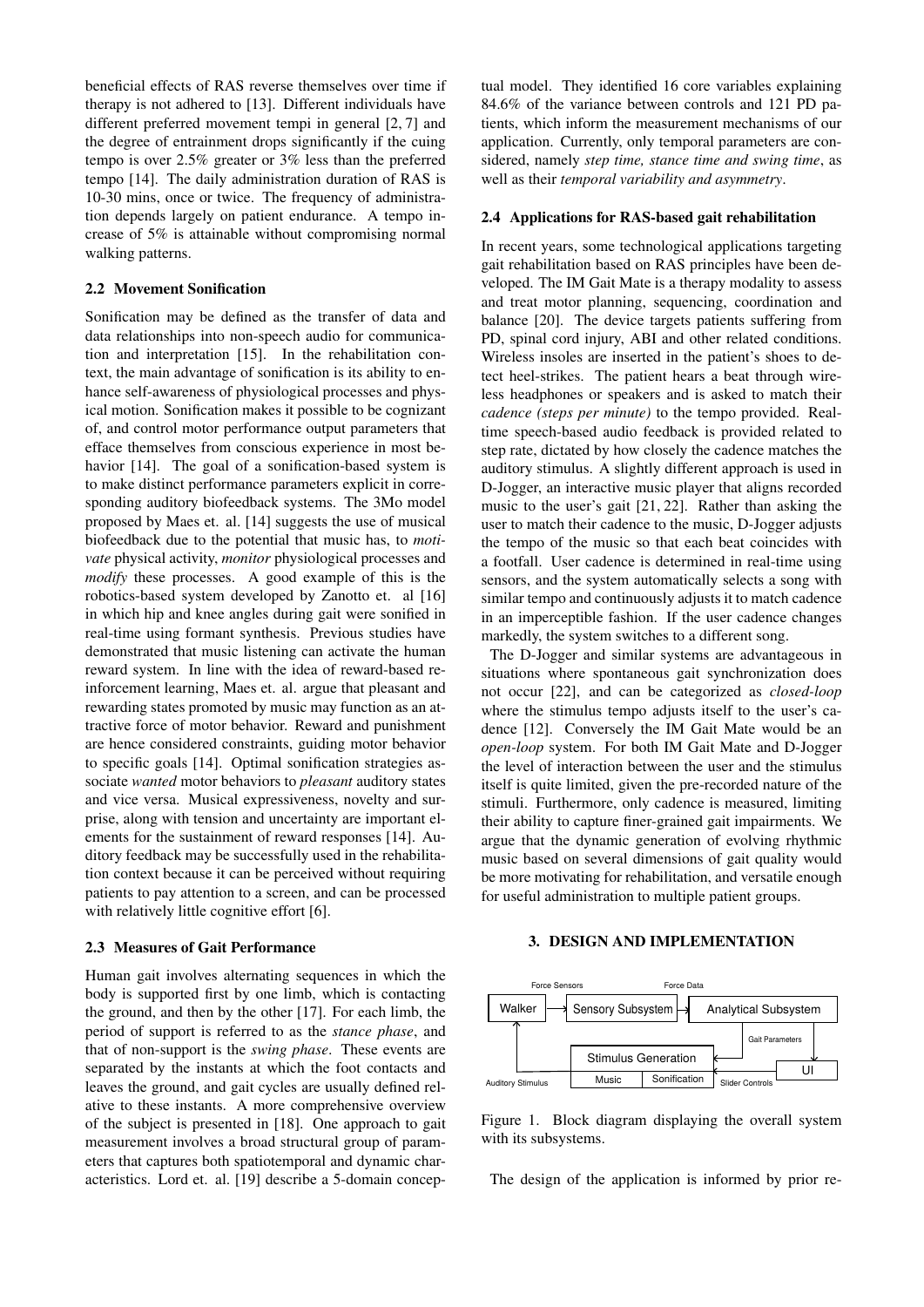search, and must fulfill the following requirements:

- Real-time generation of activating and motivating musical stimuli.
- Sonification of important gait parameters to provide real-time auditory feedback having customizable intensity.
- Non-invasive measurement and storage of clinically relevant gait parameters, for the monitoring of patient performance and progress.

The application is designed as a combination of functionally distinct but highly interdependent and cohesive subsystems, illustrated in Figure [1](#page-1-0) and described as follows:

# 3.1 Sensory Subsection

The sensory subsystem is the data-acquisition system targeted towards gait measurement. The approach used is that of foot-based FSR sensors *(force-sensitive resistor)*. The primary hardware used is the Trigno EMG System by  $Delsvs<sup>TM</sup>$ , which consists of a USB-controlled Base Station unit and a wireless Trigno 4 Channel FSR Sensor $^{TM}$ with an operating range of 20m. The Base Station acts as a receiver, and force data is transmitted to the application via TCP/IP [\[23\]](#page-7-22). Two force data channels are captured, from a 15 mm<sup>2</sup> FSR membrane on each heel. The signals are sampled at 148 Hz, and quantized to 10 bits per sample.

# 3.2 Gait Feature Extraction

The analytical subsystem handles the real-time extraction of clinically important gait features from the force time series supplied by the sensory subsystem. It performs footstep detection, stance/swing detection as well as gait parameter calculation and storage. It relays these values to both the user interface and the control channels of the stimulus-generation subsystem, effectively acting as the central information hub of the application. It is implemented in C++ using a JUCE timer to fetch new force samples for periodic analysis.

### *3.2.1 Footstep Detection*

Given the implicit periodicity of walking, heel force contours appear as a series of evenly spaced amplitude fluctuations, corresponding to the support duration of that foot. Each step period can be measured as the interval between two contour points in the same phase, or simply two contour maxima. However, since the force variations across steps are neither smooth nor identical; step peaks often appear spiky with multiple local maxima per support period. Therefore, second-order IIR Butterworth lowpass filters with their -3dB frequency set at 0.5 Hz are used to smooth the force contours prior to peak detection. Peaks exceeding 14% of the maximum force range are detected as valid steps. The phase delay incurred by the IIR filter causes heel-strikes to be detected approximately 300 ms after they occur, delaying all gait parameter calculations as a result. A more recent perspective views the smoothing filter as a capacitor which *accumulates* force while foot contact is maintained. Correspondingly, the local minimum preceding each of the maxima may be detected as the instant of foot-contact, and the maxima themselves represent instants of non-contact. This approach neutralizes the filter phase delay.

#### *3.2.2 Stance and Swing Detection*

The unfiltered force time series of each foot is segmented into stance and swing phase by simple thresholding, at an empirically determined level of 20% of full-range force, to prevent false detections due to noise.

# *3.2.3 Parameter Calculation and Storage*

The duration of each step, stance and swing period is calculated in real-time post detection and stored in separate vectors. As motivated in Section 2, the *mean-normalized variability and L-R asymmetry* for each of these (along with average stance/swing ratio) are recalculated with every newly completed step, at two different timescales:

- Long Term: This timescale spans the entire training session from the first detected step. The trajectory of long-term measurements across multiple training sessions can be used by therapists to assess *improvement or deterioration* in patient gait.
- Short Term: The same gait parameters are computed over an empirically determined window of only the five most recent steps, thus more numerically sensitive to new measurements. These are input to the control channels of the stimulus-generation subsystem for *sonification* purposes.

#### 3.3 Stimulus Generation Subsystem

This subsystem generates and manipulates auditory stimuli for gait entrainment. This process involves the sequencing, arrangement and expressive interpretation of timeevolving musical layers that culminate in a well coordinated ensemble of rhythmic instrumental music. Also, the synthesizer sonifies gait performance, for which it monitors specific short term parameters and modifies the stimulus accordingly. Stylistically, the music is closest to the electronic dance music genre, which has been found to be most conducive to movement in related studies [\[8\]](#page-7-7). The synthesizer itself is implemented in FAUST (Functional Audio Stream), which is an audio domain-specific functional programming language. Although there exists a wealth of easily available high-quality music loops, the real-time synthesis approach is attractive due to its potential for fine parameter control and overall sonic versatility. The Faust2Api library was used to create a JUCEcompatible C++ class for the synthesizer, enabling communication with the analytical subsystem. It also allows direct user manipulation of synthesizer parameters from the same interface that displays gait parameter values, allowing for convenient operation and monitoring.

# *3.3.1 Structure of Musical Content*

The core ensemble consists of typical percussive elements found in electronic music, as well as multiple precomposed melodies that reinforce the underlying rhythm. The time signature is 4/4 throughout, and the tempo is user-adjustable, depending on the preferred cadence of the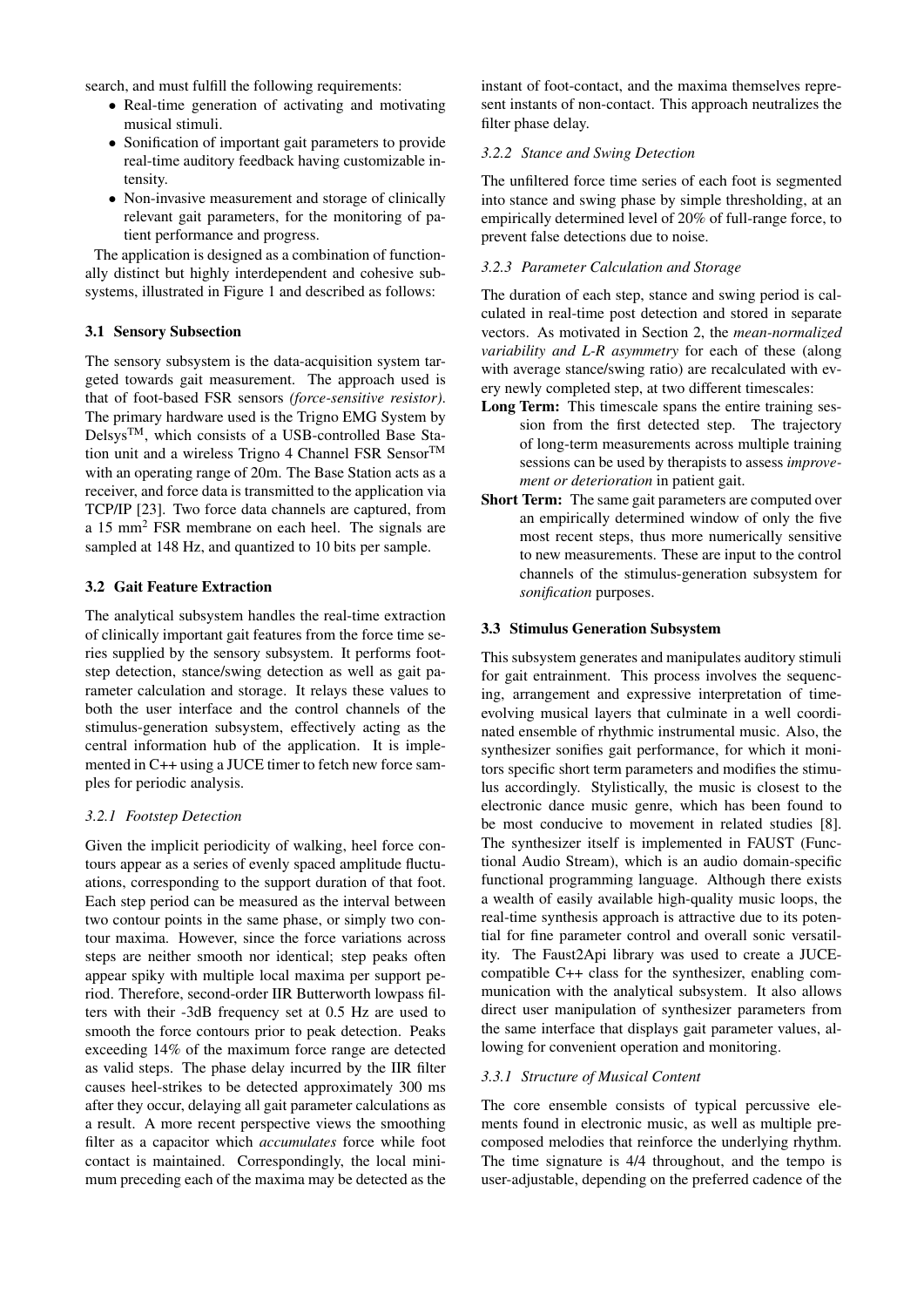| Track no.      | <b>Instrument</b>    | <b>Basic Excitation</b> | <b>Synthesis Method</b> | <b>Bandwidth (Hz)</b> | <b>Effect Chain</b>        |
|----------------|----------------------|-------------------------|-------------------------|-----------------------|----------------------------|
|                | <b>Bass Drum</b>     | Sine Sweep              | Subtractive             | $60 - 200$            | 3dB Boost @ 70 Hz          |
|                |                      | White Noise             | Subtractive             | 1500-5200             | Cubic Soft Clipper         |
| $\mathfrak{D}$ | Snare Drum           | White Noise             | Subtractive             | $100 - 8000$          |                            |
| 3              | Hi-Hat               | White Noise             | Subtractive             | $10000 - 16000$       | $\overline{\phantom{a}}$   |
| 4              | Crash Cymbal         | <b>White Noise</b>      | Subtractive             | $9000 - 20000$        |                            |
| 5              | <b>Bass Synth</b>    | Sawtooth                | Subtractive             | $50 - 200$            | $dB$ Boost $@$<br>8<br>110 |
|                |                      |                         |                         |                       | Hz                         |
| 6              | <b>Bass Staccato</b> | Sine                    | <b>FM</b>               | $150 - 2000$          |                            |
| 7              | Main Melody          | Sine                    | <b>FM</b>               | $f0 - 1000$           | Dotted Echo, Haas          |
|                |                      |                         |                         |                       | Delay, Hard Clip           |
| 8              | Secondary Melody     | Sine                    | FM                      | $f0 - 5000$           |                            |

<span id="page-3-0"></span>Table 1. Synthesis methods and effect chains of each instrument in the ensemble ('f0' refers to the note fundamental frequency and FM stands for Frequency Modulation).

walker. The underlying rhythmic pattern remains uniform throughout, and musical variation is realized in the manipulation of secondary rhythms and melodic patterns. The musical characteristics are designed to match those found in [\[8\]](#page-7-7) to be the most activating in terms of walking vigor.

*3.3.2 Clocking and Musical Timekeeping*



Figure 2. An illustration of how the Master Clock (1, top panel) serves as a triggering mechanism for some of the instruments (2-7) described in Table [1.](#page-3-0)

At the core lies a continuous, isochronous impulse train, whose frequency is governed by the externally configured tempo. This acts as the primary clocking and triggering mechanism and orchestrates the synchronized playback of every instrument. Its frequency is precisely four times the beat interval to enable the use of eighth and sixteenth note subdivisions in the music. External changes to the tempo alter the impulse train frequency, in turn altering the triggering rate of all instruments at once. This *master clock* is generated using a FAUST impulse train function. For musical time-keeping, there are counters monitoring the master clock to count elapsed measures and the current position within a measure. Their state is referenced during audio synthesis to determine whether to mute a track, audio effect automation, and instantaneous melody note parameters.

#### *3.3.3 Introduction of New Instruments*

Effort of walking is rewarded regardless of gait performance. The total *footstep count* indicates the physical work performed by a patient. The music commences with only the bass drum and the bass synth and each new instrument is added as its minimum step count condition is satisfied (snare drum, hi-hat, etc.). Boolean variables in FAUST take values of either 0 or 1, enabling step count conditions to double as instrument on/off switches. To gently fade each new instrument in as its step condition is satisfied (rather than a discontinuous and un-musical 0-to-1 transition), the Boolean variables are smoothed using a one-pole filter with a 4 second integration time. This filtering helps achieve a gradual gain increase from the instant the step condition is satisfied.

### *3.3.4 Percussion Synthesis*

Most percussive rhythm patterns may be viewed as periodic arrangements of distinct impulsive sounds in a specific temporal order. The mechanism for percussion synthesis is a filtered steady-state excitation multiplied by a temporal envelope triggered by the master clock. The triggering occurs at sub-multiples of the clock frequency depending on the rhythm. An example of this is the bass drum, whose envelope is triggered every four clock pulses, or more precisely, triggered by 'the first of every four pulses'. It therefore plays on every beat. In contrast, the snare drum envelope is triggered by the fifth of every eight pulses, thus playing on the second and fourth beats of a measure (visualized in Figure 2). A large variety of rhythms can thus be easily generated. The excitation and envelope parameters vary among the percussion instruments to achieve the desired timbres. All parameters were iteratively determined using an analysis-by-synthesis method.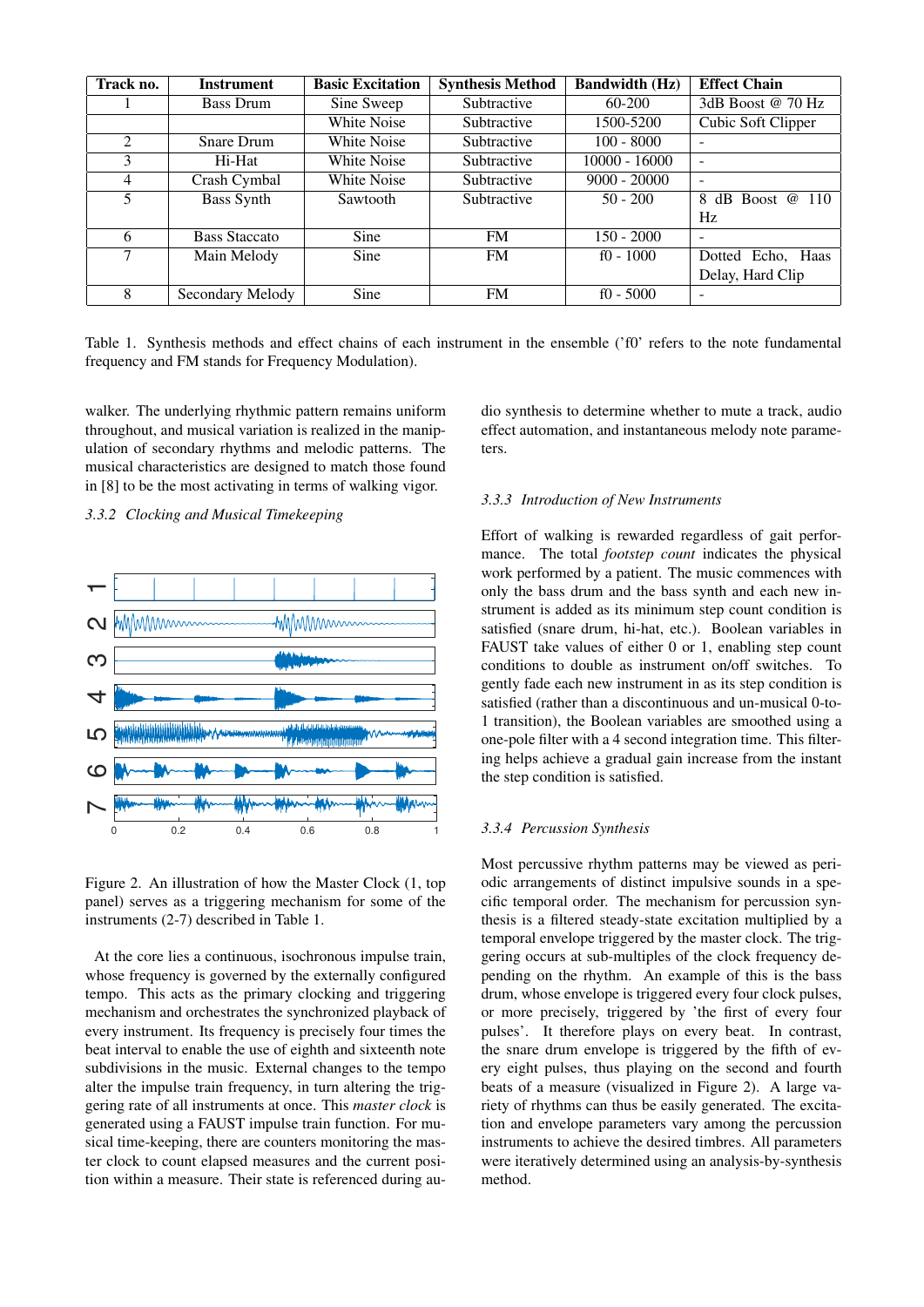# *3.3.5 Melody Synthesis*

The paradigm employed is inspired by MIDI-based symbolic notation, in which note/velocity information is stored in relative music time. This information may then be reproduced by the synthesizer. In the current context, note number, on/off, and velocity for each melody are stored chronologically in look-up tables. Counters deriving from the master clock keep track of the number of elapsed 8th and 16th notes in the current measure. The instantaneous state of these counters is used to iterate through the lookup tables, fetching note information for each instrument. The output is a specific timbre with the required instantaneous fundamental frequency. The note on/off table specifies note onset positions within a bar, effectively serving as a trigger condition for envelope generation. Because note triggering is orchestrated by the master pulse counters, melody tempo and note length vary proportionally with the master tempo, ensuring grid-locked synchronization among all instruments. This is important in a scenario where timing precision is paramount. Overall mix clarity, transient impact and spectro-temporal separation between individual timbres are critical to the user experience. Indistinct, unclear or harsh sound can quickly become fatiguing and unpleasant, which is undesirable for training sessions over ten minutes in length. Therefore, special attention is paid to the interaction of sound sources, leveraging modern production strategies to deliver a well-balanced stereo mix. Table [1](#page-3-0) offers a more detailed description of the synthesis methods of all musical instruments.

# *3.3.6 Sonification Synthesis*

Aside from the generation of the musical elements, the Stimulus Generation subsystem also handles the sonification of various measured gait parameters. The sonification philosophy is as advocated by Maes et. al. [\[14\]](#page-7-13), with the *addition of unpleasant stimuli, or detrimental modification of the existing music stimuli*, to 'punish' sub-optimal gait performance. In practice, this is achieved by mapping a subset of the short-term gait parameters to 'user sliders' on the synthesizer program, that control the intensity of each sonification type. Thus, the intensity is a continuous quantity, and varies in real-time with the temporal gait parameter mapped to it. The interface has a slider to scale the overall strength of punishment to optimize usability for differently severe impairments.

The applied sonifications are described as follows:

- Rhythm Salience: The reduction of *step-time variability* through rhythmic entrainment is an important outcome of RAS therapy. Beat clarity is critical to effective entrainment, and the primary beat is largely carried by the percussion instruments. An increase in short-term step time variability causes an increase in the relative level of the percussive instruments with respect to the melody instruments. The *punishment* lies in the resulting attenuation of melodic content in the mix. This also serves to strengthen entrainment, ultimately improving step regularity.
- Annoyance Notes: The analytical subsystem compares the measured average stance/swing time ratio with

the documented ratio for normal walking - 1.61 [\[24\]](#page-7-23). A large discrepancy indicates sub-optimal support time distribution and is sonified in the form of random-frequency annoyance notes from a sawtooth wave generator. The intensity is directly proportional to the squared deviation from the normal stance/swing ratio. The triggering frequency of these notes is dictated by the master clock, so that they do not affect rhythm perception.

- Melody Detuning: Increases in *Swing Time Asymmetry (STA)* are sonified by directly mapping it to the depth control of a ring modulator in the signal path of the main melody synth. The modulation frequency is not in the key of the music, so the effect of increased STA is increased dissonance in the reproduced melody. Symmetric walking translates to a very low asymmetry quotient, and therefore negligible modulation.
- Noise: Short-term increases in *Swing Time Variability* are sonified using a white noise generator, punishing increasing variability by increasing noise intensity. The noise is processed with a high-intensity flanger with tempo-dependent sweep rate, giving it a rhythmic quality.

# 4. EVALUATION

To ensure that the application exhibited both the expected sonic behavior and gait measurement ranges, a walking test was conducted on unimpaired, healthy participants. Aside from this experimental evaluation, the application was demonstrated to a neurorehabilitation specialist to assess its utility as a rehabilitation tool.

# 4.1 Experiment

# *4.1.1 Participants*

Six individuals (one female, mean age 24.8 years) with no documented neurological conditions or gait disorders volunteered themselves as participants for this study. The participants all had a prior music background and were students at Aalborg University. Informed consent was obtained, and refreshments were provided as compensation.

# *4.1.2 Experimental setup*

The experiment took place in a large, quiet room with the measurement system set up in the center of a roughly circular demarcated walking track. The music was played back at a comfortable level over a set of full-range stereo loudspeakers. Due to the cyclic nature of the track, the participants heard the music at a roughly consistent loudness level throughout their traversal.

# *4.1.3 Procedure*

Each participant individually tested the system in two phases. The first phase was a trial run to determine their preferred cadence. Once securely fitted with the sensor apparatus, they were instructed to walk freely, at a comfortable pace along the path. The music was played, and the tempo was adjusted manually until it matched the gait of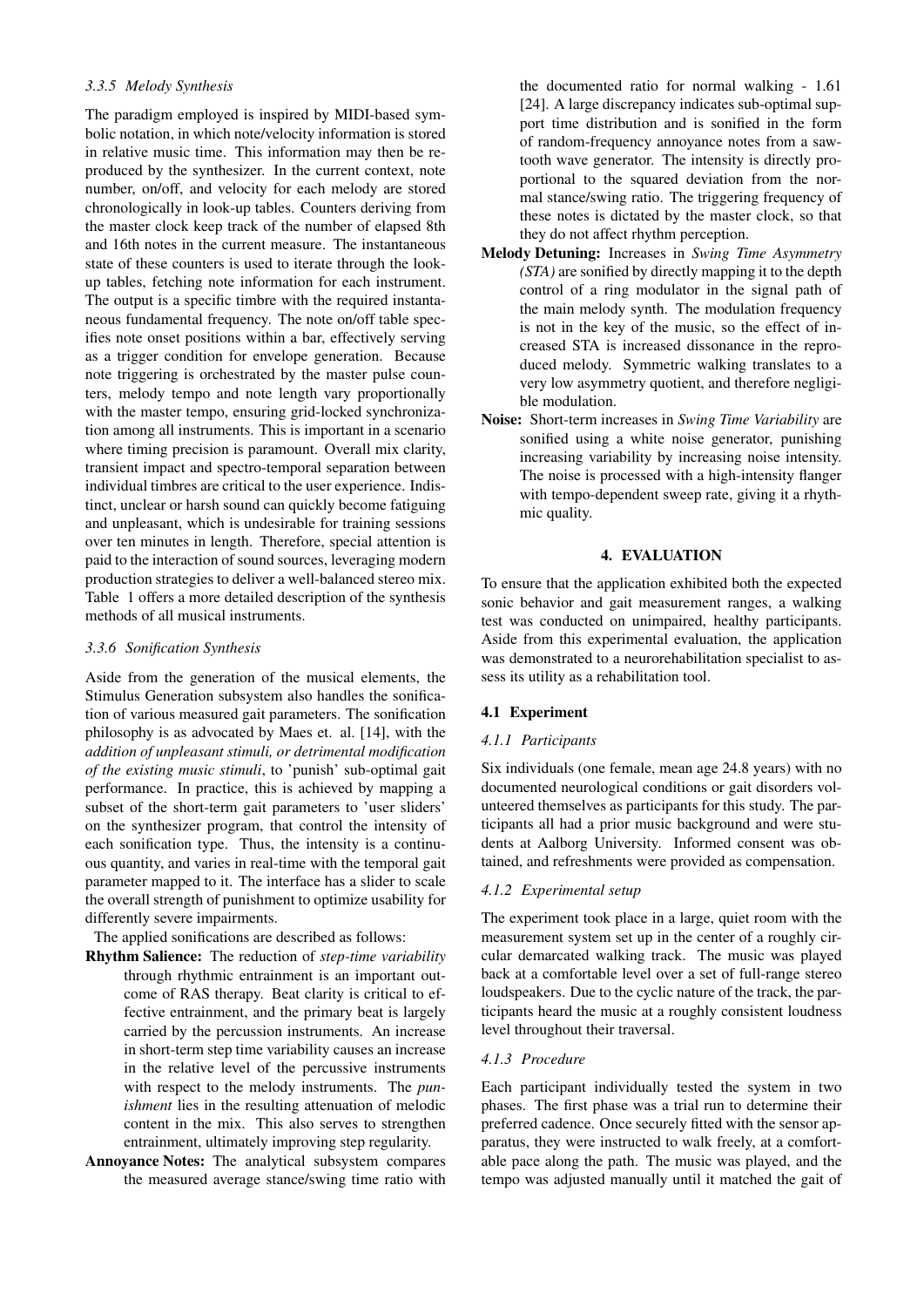<span id="page-5-0"></span>

| <b>Gait Parameter</b>        | <b>Measured</b> | <b>Reference</b> |
|------------------------------|-----------------|------------------|
| Mean Step Time (ms)          | 539(2)          | 537(47)          |
| Step Time Variability        | 9.68(1.07)      | 3.05(1.10)       |
| $(\%)$                       |                 |                  |
| Mean Stance Time (ms)        | 599.7 (60.70)   | 688 (72)         |
| Mean Swing Time (ms)         | 366(61)         | 386 (30)         |
| Stance/Swing Time Ra-        | 1.695(0.414)    | 1.782 (0.188)    |
| tio                          |                 |                  |
| <b>Stance Time Asymmetry</b> | 12.30 (7.76)    | 1.29(1.35)       |
| $(\%)$                       |                 |                  |
| Swing Time Asymmetry         | 7.20(2.97)      | 2.30(2.43)       |
| (%)                          |                 |                  |
| Stance Time Variability      | 12.30(4.50)     | 2.87(1.16)       |
| $(\%)$                       |                 |                  |
| Swing Time Variability       | 43.15 (41.37)   | 3.93(1.42)       |
| (%)                          |                 |                  |

Table 2. Measured gait parameter values with reference values derived from [\[25\]](#page-7-24), shown as Mean and Standard Deviation SD (in parenthesis).

the participant. After this calibration phase, the new tempo was initialized, sensor measurement was commenced, and the participant was signaled to begin walking from a designated starting point. The instruction this time was for footsteps to be actively timed to the music. Feedback sonification was enabled at the nominal intensity level without participants being informed of what it was. The duration of each trial spanned the time taken by the participant to complete 400 steps, and this was dependent on individual preferred cadence. The listed long-term temporal gait parameters were automatically measured and systematically stored at the end of the 400th step, simultaneously concluding the experiment. Following each trial, participants were interviewed in structured fashion, and key questions were put forth regarding the distinct aspects of the experiment. They were asked to rate the comfort and freedom of movement (from 1, not at all comfortable/very low freedom to 5, very comfortable/very high freedom) while wearing the apparatus. Pertaining to the music, key questions concerned appropriateness of tempo, beat clarity, enjoyability, musical evolution, and conduciveness to movement. They were asked if they noticed any unusual sounds, and if so, what their impression was of them.

# *4.1.4 Results*

All participants reported the task simple and the precalibrated tempo easy to walk to. The musical beat was clearly perceived by all participants, and temporal evolution in the music was noticed. Four out of six participants found the music encouraging to move to, but half of them did not find the music enjoyable. Four of six noticed sounds that were not part of the music and one found these sounds unpleasant. Mean rating for comfort while donning the sensor apparatus was 3.92 (ranging from 3 to 4.5) while mean rating for freedom of movement was 4.42 (ranging from 4 to 5).

Table [2](#page-5-0) shows the measured gait parameters, averaged

across participants and compared to reference values derived from literature [\[25\]](#page-7-24). No false step detections were observed in any trial. Measured Mean Step Time showed a high level of agreement with reference figures, and Mean Stance, Swing Time and Stance/Swing Ratio were within range. On the other hand, Long term Asymmetry and Variability measures were significantly exaggerated as compared to reference values, although this discrepancy was *not* observed on the short-term timescale.

### 4.2 Expert Interview

In addition to the gait experiment, the application was demonstrated to a neurorehabilitation specialist by means of a walking test, simulating both normal and impaired gait modalities. The following key questions were put forth and a thorough assessment was obtained.

*Clinical Role (Target Group and Use Case):*

The specialist stated that the main target group would constitute PD, stroke and ABI patients, and that the most convenient therapy setting would be a treadmill protocol. *Main Benefits from a Therapist's Perspective:*

The specialist envisioned the gait measurement and realtime feedback to have potential as novel aids to performance evaluation and patient self-awareness.

*Detection of Impaired Gait Modalities:*

The inability of the application to evaluate foot roll-over quality(owing to only a single heel sensor) was pointed out by the specialist. He also enumerated several phenomena that cannot be captured by temporal measures alone, such as low gait speed, crouch gait and limb circumduction. The use of accelerometers and force membranes with greater surface area was suggested.

*Presentation of Auditory Stimuli:*

The specialist pointed out problems with the sonification philosophy of punishing any deviations from parametrically normal gait, mainly rooted in the wide range of pathologies and principal gait problems exhibited by patients. He not only stated the importance of safety and balance in the short term, but also the need for individualized performance baselining and customizable sonification mapping to cater to diverse individuals. He added that the subjective definition of the term *unpleasant* would create ambiguity between the perceptual notions of punishment and reward, especially for cognitively damaged patients. The mapping of gait parameters to auditory manipulations was also not seen as intuitive by the specialist. Lastly, he noted the time-lag between a gait event (eg. an asymmetric stride) and its respective sonification, which would lead to uncertainty and confusion for the patient while experimenting with gait technique, damaging the delicate relearning process.

### 5. DISCUSSION

The objective of this study was to design an interactive music-based gait training application based on RAS in order to improve patient motivation and adherence to gait therapy. We presented and tested the implementation of the proof-of-concept application, generating a time evolving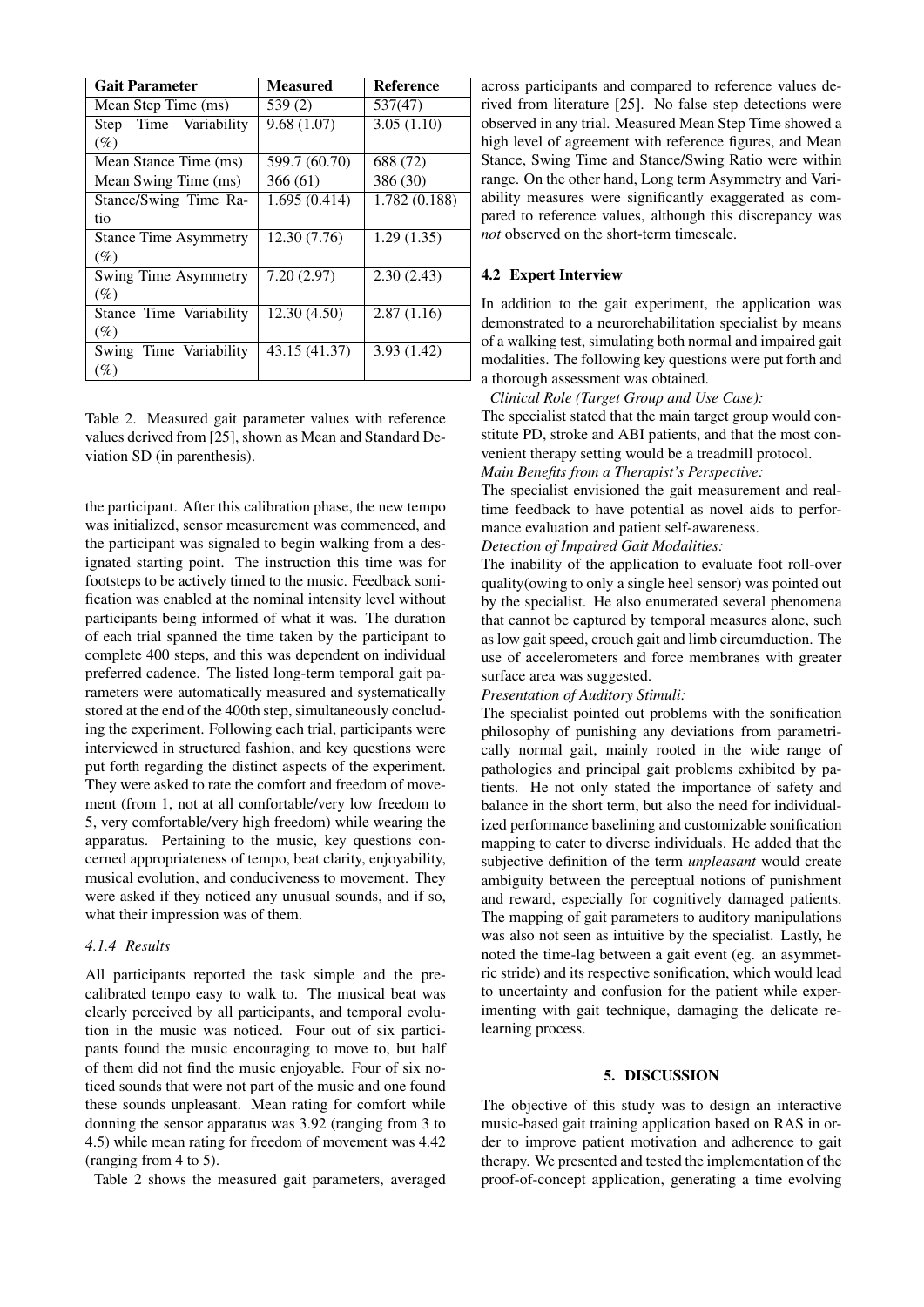musical ensemble controlled by measured temporal gait parameters. It is acknowledged that an important limitation of this study is the lack of clinical trials conducted. Compared to existing systems such as D-Jogger [\[22\]](#page-7-21) and IM Gait Mate [\[20\]](#page-7-19), the merits of this application are seen in the detailed calculation of numerous relevant gait parameters apart from cadence and step-time variability, as well as the multidimensional influence of walking quality on the auditory stimulus. These are reinforced by the specialist's acknowledgement of the potential of the application to help individuals from our original target group, as well as the benefits of the gait measurement and real-time auditory feedback mechanisms. In practical terms, the experimental evaluation broadly showed that the application functioned as intended with multiple individuals. The suitability of the stimulus for interactive gait entrainment was corroborated by the perceived intuitiveness of walking to the generated music, the easy discernment of temporal evolution and the conduciveness to movement. High ratings of comfort and freedom encourage the future use of a force-sensor based gait measurement system.

One concern stems from the lack of agreement among participants regarding whether the music itself was enjoyable. Although this disagreement was expected due to the diversity of individual music preferences, it necessitates the design of a music synthesis system with the capability of morphing seamlessly between distinct styles while maintaining its movement-inducing quality. The average age of the target group is also higher than that of the test group used, so it is important that the trends in musical preference of target individuals are studied in greater detail. Because the test group mainly comprised normal walking individuals, there were very few instances where gait sonification was audible in the stimulus, pointing to mostly correct triggering of sonification mechanisms (or lack thereof). However, among the participants who did perceive some sonification effects, the general disposition towards these effects was neutral. Although these were designed to sound unpleasant, this disposition could be ascribed to sonic expectations in the electronic genre, where timbres are inherently noisy and bright, with more tolerated inharmonicity. Alternative sonification strategies must therefore be considered. Firstly, to cater to the wide range of principal gait problems and severity, individualized performance baselining is a necessary addition. A possible sonification alternative is to conceive of sonic reward and punishment purely in terms of musical complexity, such that good gait performance with respect to the baseline is rewarded with more interesting rhythms and melodies, and the opposite effect for deteriorating performance. Additionally, melody and percussion envelopes can be triggered by step onsets, encouraging tight synchronization and giving the user a greater sense of agency and control. This could potentially solve the problems of temporal spontaneity and reward/punishment ambiguity predicted by the specialist. Furthermore, pleasantness and relative discernibility of each sonification strategy must be investigated in more detail through experiments. Discretizing sonification intensity levels based on the measured *just-* *noticeable difference* could potentially make variations in auditory feedback more explicit.

The next topic is the automated gait parameter measurements. The noted discrepancies between measured values and reference values may have been caused by differences in exact sensor placement, spikes in asymmetry during turning or outliers created by initial shuffled steps. Regardless, the high step detection latency (300 ms) must be addressed; the capacitor analogy described in Section 3.2 has shown promise in initial tests. Temporal spontaneity of gait sonification is critical to the effectiveness of the application, and the short-term measurement window may be shortened to improve this. Additional membranes must be introduced to represent the forefoot for evaluating roll-over. An adjustable measurement prototype must be fabricated to ensure accurate sensor placement and reduce setup time. The initial step measurements must be discarded to obtain more accurate long-term figures for evaluation. Periodic automated cadence detection is also a necessary provision for setting music tempo. The path of traversal should be straight, to prevent turning-related inaccuracies. Accelerometers to capture gait speed and crouch gait, along with the design of a treadmill protocol for testing and therapy have been added to the scope of future studies.

#### 6. CONCLUSIONS

The goal of this study was to develop a music-based interactive gait training device for patients suffering from neurological conditions, creating an organic and enjoyable setting capable of improving motivation and adherence to therapeutic exercise. A proof-of-concept was designed and implemented, and subsequent tests and evaluation processes on normal test participants revealed both merits and deficiencies in the auditory presentations. Practical difficulties and inaccuracies in some of the gait measurement mechanisms also came to light. The expert interview provided us with much needed feedback and insight into the rehabilitation process. Taking into account the infancy of the project in its current state, the work carried out here serves as a useful foundation for future investigation driven by the experimental findings. Given the increasing need for affordable and accessible exercise protocols for neurological patients, an interactive device wielding the universal appeal and therapeutic prowess of music may be instrumental in the recovery and maintenance of physical function and mobility among community-dwelling individuals afflicted by debilitating neurological conditions.

#### Acknowledgments

We are indebted to the participants in the study; J. Greve and P. Williams for assisting the fabrication of the test apparatus; D. Curtis for his valuable comments in evaluating the application, R. Jakobsen, C. Ringsted, and C. Khadye for suggestions, comments, and feedback; as well as the anonymous reviewers for their helpful comments.

Author Kantan was mainly responsible for designing, implementing, evaluating and writing this paper as part of a student project at the MSc. Program in Sound and